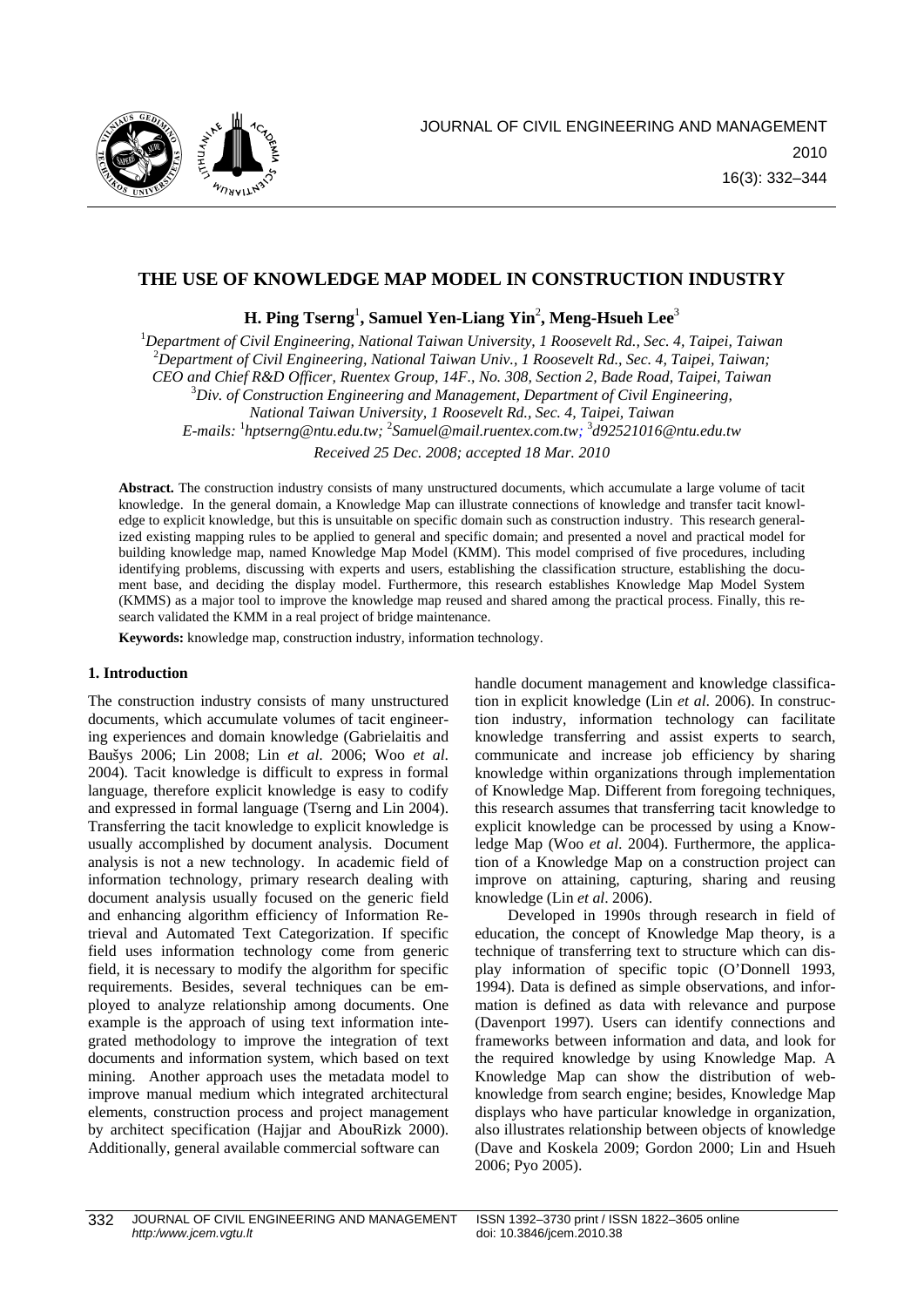#### **2. Knowledge Map**

Knowledge Map is a tool of knowledge management, which plays a significant role in knowledge management (Lin 2008; Lin *et al*. 2006). Knowledge Map can display employees' ability in an organization and their distribution of practical job experience. Moreover, it also can establish connections among documents (Srinivasan 1996; Xu and Ibrahim 2004; Yang and Luk 2003), increase teaching efficiency (O'Donnell 1993, 1994), help users to find out information in database more easily (Pyo 2005) and facilitate knowledge transfer (Meziane and Rezgui 2004). The potential application of a Knowledge Map is extensive, including law (Yang and Luk 2003), medical science (Srinivasan 1996), education (Lee and Tserng 2006; O'Donnell 1993, 1994), travel industry (Pyo 2005), information engineering (Yang and Luk 2003) and even civil engineering (Lee and Tserng 2004, 2006; Lin 2008; Tserng *et al*. 2009).

Current Knowledge Map related applications mainly focus on general industry of information retrieval and document classification. Only few specific industries have their particular Knowledge Map, for instance law (Yang and Luk 2003), medical science (Srinivasan 1996) and travel industry (Pyo 2005). There are many issues about KM, which been explored and discussed in related literature in construction industry. For instance, the precision and recall ability to automatic classify [Caldas *et al*. 2002], and the different relationships of index point to establish among documents in order to link up the connections (Hajjar and AbouRizk 2000). Connecting knowledge flow among jobsite and company, that via established knowledge management, and Explaining framework and application of dynamic Knowledge Map through concept description (Woo *et al*. 2004). Because the characteristic of different industry is very uniqueness, thus applying general knowledge map to construction industry is very difficult (Yin *et al*. 2005) except for literatures of project-base (Lin *et al*. 2006) and peoplebased knowledge map (Lin 2008). Current research was dealing with construction industry of Knowledge Map for classifying knowledge, storing knowledge (Yin *et al*. 2005), exchanging knowledge (Lin *et al*. 2006), capturing knowledge (Lin 2008), and reusing knowledge (Lee and Tserng 2004, 2006). However, the topic of knowledge reuse is not only an objective in the knowledge, but also a novel issue of existing literatures (Majchrzak *et al*. 2004; Tan *et al*. 2007). This research would focus on reusing knowledge, and enhance reusability of Knowledge Map in construction industry.

The objectives of this research were (1) to generalize existing mapping rules; (2) to develop a novel and practical model for building knowledge map; (3) to develop a system to improve reusability of Knowledge Map among practical process; (4) to validate Knowledge Map Model by real project in construction industry. To achieve the above objectives, this research conducted as following section. In Section 3, this research proposes a general mapping rules of knowledge map. In Section 4 and 5 will develop Knowledge Map Model (KMM) and Knowledge Map Model System. This research implemented KMM and KMMS in a real case in section 6, then presented and validated the application of KMM and KMMS in Section 7. Section 8 concludes this study (Fig*.* 1).



**Fig***.* **1.** The flow chart of this research

#### **3. Mapping Rules of Knowledge Map**

The mapping rule is the fundamental issue to establish Knowledge Map. Before to development a Knowledge Map Model for general and specific domain, this research generalized existing literatures, contain following six mapping rules. First rule, to discuss with Experts and Users, is manual approach to build knowledge map. This rule based on the experience of experts and uses, such as concept map and mind map, but it is not scalable of processing the large amounts of information (Ong *et al*. 2005). Classification Structure is the second rule for knowledge map (Pandit and Zhu 2007; Regui 2006), it contains too much information to apply to practical problems. Third, Document Base is essential resource for connecting knowledge, whose basic concept is to discover tacit relation in documents. The method of connecting knowledge named automatic text classifycation and clustering, which usually calculated by Text Mining and Information Retrieval (Lin *et al*. 2008, 2009; Ong *et al*. 2005). There are several commercial software to classify document, but without useful solutions for construction industry (Lin *et al*. 2006). However, this rule is necessary by controlling keyword and classifying result, but it is ineffective in specific domain.

Besides above-mentioned three independent mapping rules, they could also be combined two by two become three kinds of mapping rules. Fourth rule, Document Base combining with Classification Structure, which use classification structure on specific domain and assist automatic classified within document base. It is a useful approach to assist classified and suited on general domain. Fifth rule, Document Base combining with Experts and Users, which use document base to enhance the quantity of manual knowledge map (Lin 2008; Lin *et al*. 2006). Without fundamental classification structure, it will decrease reuse opportunity on knowledge map. Sixth rule, Classification Structure combining with Experts and Users (Pandit and Zhu 2007), that could assist user to develop a decision support system. Besides, Experts and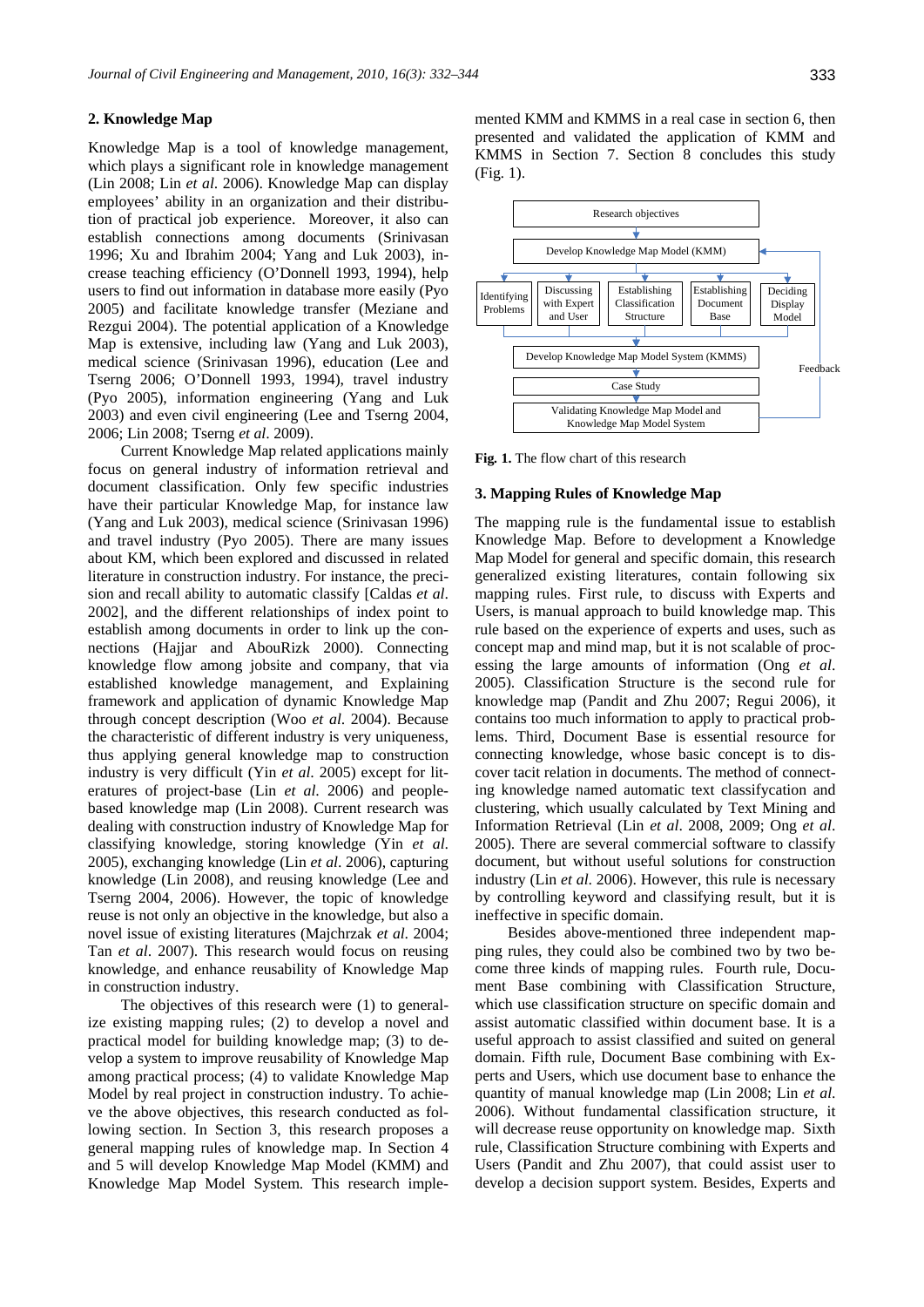Users could modify primary Classification Structure and decrease information overload. This rule is hard to update fresh documents for knowledge map. In order to improve existing mapping rules of knowledge map, which is not only apply to a general domain but also specific domain. This study generalized existing mapping rules, combined with mapping rules of discussing with Expert and User, Classification Structure, and Document Base for building knowledge map.

# **4. Procedures of Implementing Knowledge Map**

From the literature review (Lee and Tserng 2004, 2006; Lin *et al*. 2006; Lin 2008), this research propose a novel and practical model named Knowledge Map Model (KMM) comprising five procedure identifying problem, discussing with experts and users, establishing classification structure, establishing document base, and deciding display model (Figs. 2 and 3).

## **Procedure 1: Identifying Problems**

The first procedure in implementation of Knowledge Map is defining problems, which includes two major items: resolving questions via the Knowledge Map and ascertaining who the users of the Knowledge Map are.

Knowledge sharing, including learning and passing down experience usually happens during operating process of construction project, process of routine project in

departments, and process of laboratory training (Cardoso Teixeira *et al*. 2006). Therefore, the first procedure in establishing map is understanding what problems needed to be solved, and designating problems between various departments within an enterprise, engineering project or technical crews.

After defining problems, cause of problems can be analyzed and method to solve the problems can be developed next. If there is a problem between the various departments in an enterprise, problems can be analyzed through an interview with managers of related departments.



**Fig***.* **2.** Procedures of building Knowledge Map Model



**Fig***.* **3.** The elements of Knowledge Map in construction industry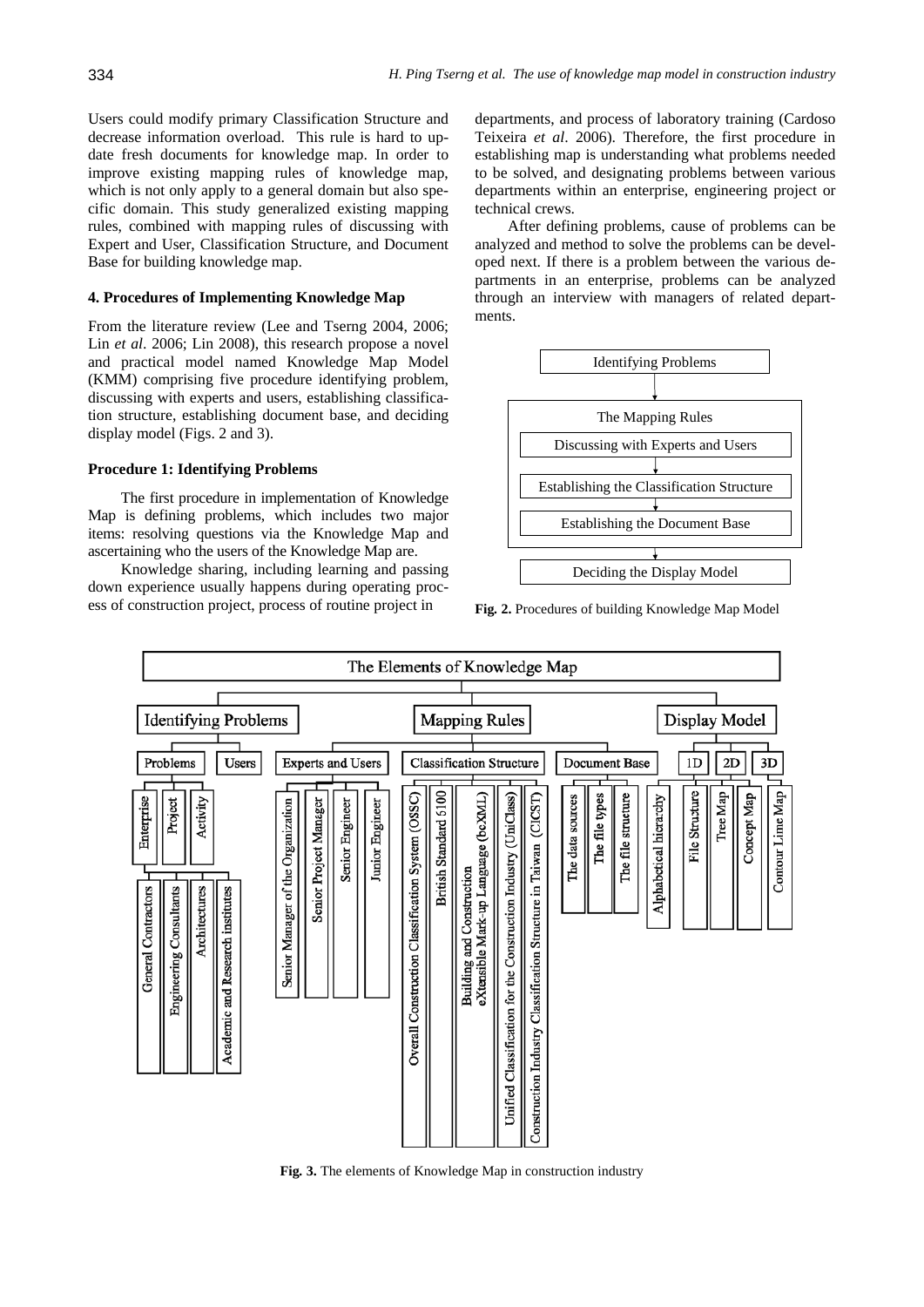If this is a problem happening in a construction project, besides asking for assistance from internal project managers, external experts can be consulted for their experienced input. If this is a problem occurring in technical crews, it would be better to employ experienced senior engineers. Because senior engineers can precisely identify problems that are tacit knowledge. Then, tacit knowledge could be transformed in to explicit knowledge through Knowledge Map. Therefore, next procedure is to discuss with experts and users.

# **Procedure 2: Discussing with Experts and Users**

To discuss with experts and users is necessary procedure of building knowledge map. Experts could resolve users' problems, decide what knowledge for helping problem and translate tacit knowledge to explicit knowledge by manual knowledge map. Although the manual knowledge map could direct knowledge to the problem, but it's not easy to be shared and reused in different projects (Tan *et al*. 2007).

#### **Procedure 3: Establishing Classification Structure**

The third procedure is to establish a classification structure. Establishing classification structure is a standard framework for sharing with and reusing in different projects, which could assist to update and renew contents of knowledge map.

When establishing knowledge map of construction industry, significant references to classification structure contain Overall Construction Classification System (OSSC), British Standard 6100 (BS6100), Building and Construction eXtensible Mark-up Language (bcXML), Construction Industry Classification Structure in Taiwan (CICST) and Unified Classification for the Construction Industry (UniClass) (Caldas *et al*. 2002; Industrial Research Institute of National Taiwan University 2004; El-Diraby and Kashif 2005; Rezgui 2006). No matter what kinds of classification structures foundation will be, all classification structures established by every organization have to adjust by taking into account actual required tasks in order to solve users' real problems.

#### **Procedure 4: Establishing Document Base**

Document base is requiring useable resources when building Knowledge Map, which is critical content for supporting knowledge storage, share and update. In this procedure numerous and complicated documents are exploring tacit and systematic knowledge by manual and automatic document searching and retrieving (Lin *et al*. 2008, 2009; Ong *et al*. 2005). There are three principles to establish document base: data sources, file types, and file structures.

Data sources come from inside and outside organizations. Internal persons and departments provided data sources inside organization. The other organizations within the same trade, academic research institutions and internet provided data sources outside the organization.

File types include paper/book, electronic files and web-page files. Paper/book refers to the documents developed before the advent of current computer technology. Due to tacit experience exist in documents is rarely and not easy to acquire, thus documents usually are required experts to classify and collect further. Moreover, tacit knowledge is decided when each document is read and analyzed manually. Electronic files and web-page files are researched chiefly applying information technology: for instance, Information Retrieval and Text Mining (Lin *et al*. 2008, 2009; Ong *et al*. 2005). No matter what kind of file models are, file content in construction industry contains primarily blueprints, design standards, design changes, scheduling, quality control reports (Caldas *et al*. 2002; Hajjar and AbouRizk 2000; Tserng and Lin 2004; Tserng *et al*. 2010).

File structure includes structured and unstructured documents. Structured documents mean makeup language in documents, such as eXtensible Mark-up Language (XML) documents. Unstructured documents mean documents composed by unstructured language. The connections between words are unknown, such as e-mail, web-page documents which words don't interpret metadata. Structured documents, which even permit access to tacit connections in documents, can usually be analyzed and explored by information retrieval technique. Unstructured documents have to be normally analyzed in different steps by use of labor-intensive manual textmining, semi-labor or semi-automatic phase which can determine the relationship between documents.

#### **Procedure 5: Deciding the Display Model**

To decide the display model is the fifth procedure for building Knowledge Map. The ways of display are respectively information visualization, to help users increase efficiency of judging connections between knowledge and attain required information easily by assistance of visualization. Display model of information visualization include File Structure, Tree Map, Concept Map and Mind Map, etc. The display types contain 1D, 2D, and 3D (Lee and Tserng 2006; Ong *et al*. 2005).

### **5. Knowledge Map Model System**

Knowledge Map Model (KMM) is the practical model for implementing Knowledge Map to construction industry. Knowledge Map Model System (KMMS) is a tool for assisting KMM. Base on KMM, this research developed KMMS to provide user a re-useable knowledge map for representing the direction of explicit and tacit knowledge.

#### **System Architectures**

Knowledge Map Model System (KMMS) established within this research is a four-layer framework, including users' interface, acquisition of data, application of data, and database (Fig. 4). The layer of users' interface organizes interfaces of managers and end users. Users can utilize information via browsers, such as MS Internet Explorer and Mozilla Firefox and managers can set up different interfaces for different users. The layer of data acquisition provides the safety management, firewall and system management of internet. The layer of data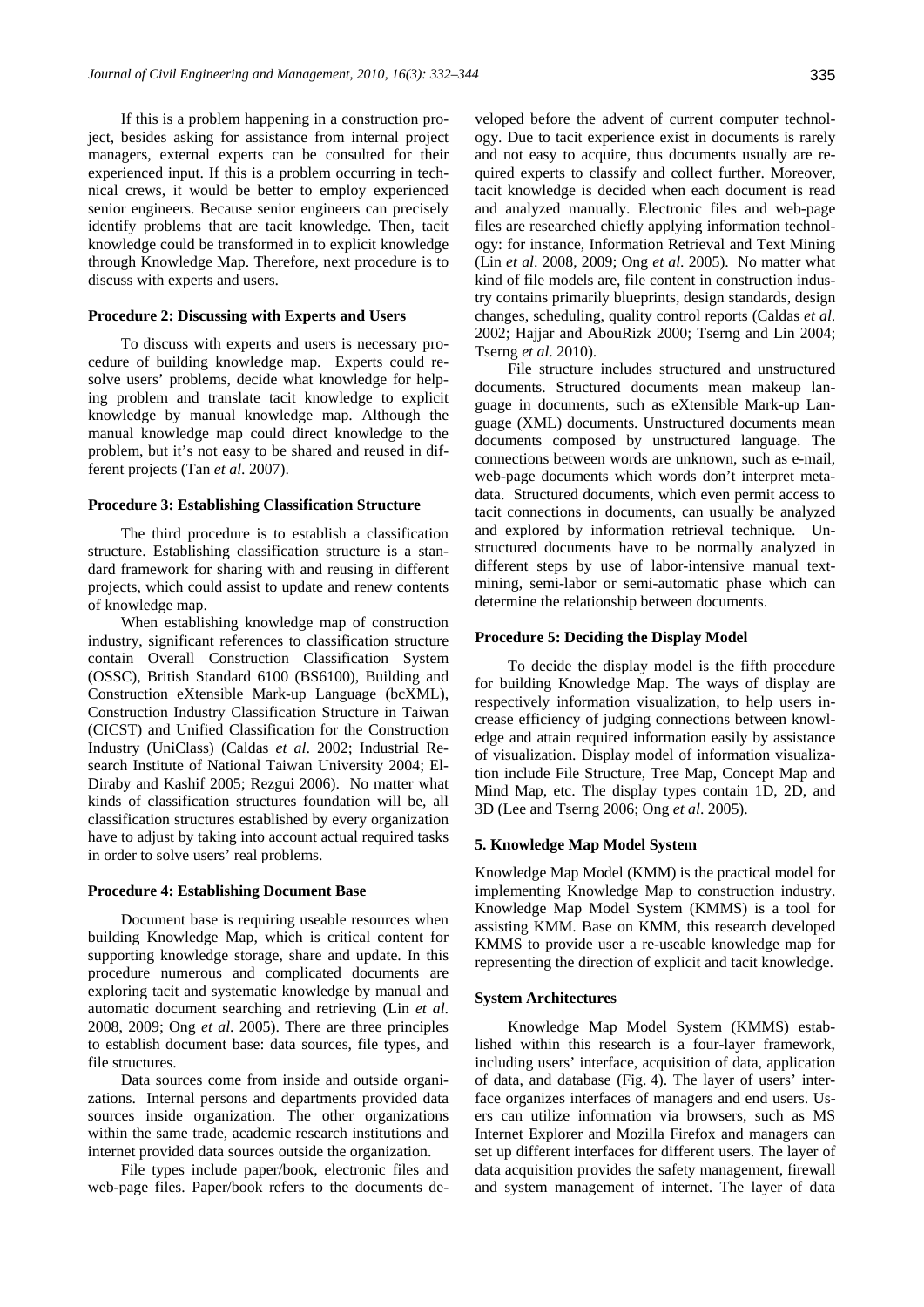application contains three major models, knowledge search engine, knowledge browsers and document base evaluator. That providing functions of display in Knowledge Map, document management, text retrieval and analysis of document connections, RSS, discussion communities, document recommendation and evaluation. The layer of database is established by My SQL, which includes user privileges, database of classification logic, database of classification structure, and database of document base.

Knowledge search engine, which searches knowledge documents established by the core of Knowledge Map, is designed for users to search for requiring documents by keywords. Knowledge browsers demonstrate classification structure defined in advance on system screen by display of knowledge tree, and sort documents by users' recommendations to permit users to know the most frequently consulted knowledge documents currently. Document Base Evaluator is mainly to provide feedback of users' behaviors of applying KMMS. It not only has functions of knowledge comments and discussion communities, but also records users' searching paths as one of the calculation bases of knowledge recommendation.

The first step to establish KMMS is to stipulate user's authorities in order to control functions of system utilized by different users. Authorities established at this research include system manager, users and browsers. System mangers can revise database of mapping rule, classification structure, document base and user authorities. Users can increase, revise, delete, comment and download knowledge document and discussion panel by the rules made by system managers. Browsers merely scan classification structure of knowledge or partial documents of knowledge. After establishing user's authorities, next step is to confirm classification logic for KMMS and document classification. This research adopts a vector space algorithm to classify documents automatically. Analysis of user behavior is based on document recommendations and reviewed frequency on documents. The next step is to establish a classification structure of Knowledge Map. Since this system intends to establish a Knowledge Map for specific domain, it is necessary to formulate classification structure of this domain as a base of automatic classification for supporting documents. The last step is to upload base knowledge documents by classification structure, and establishment of a rudimentary Knowledge.



**Fig***.* **4.** The framework of the KMM system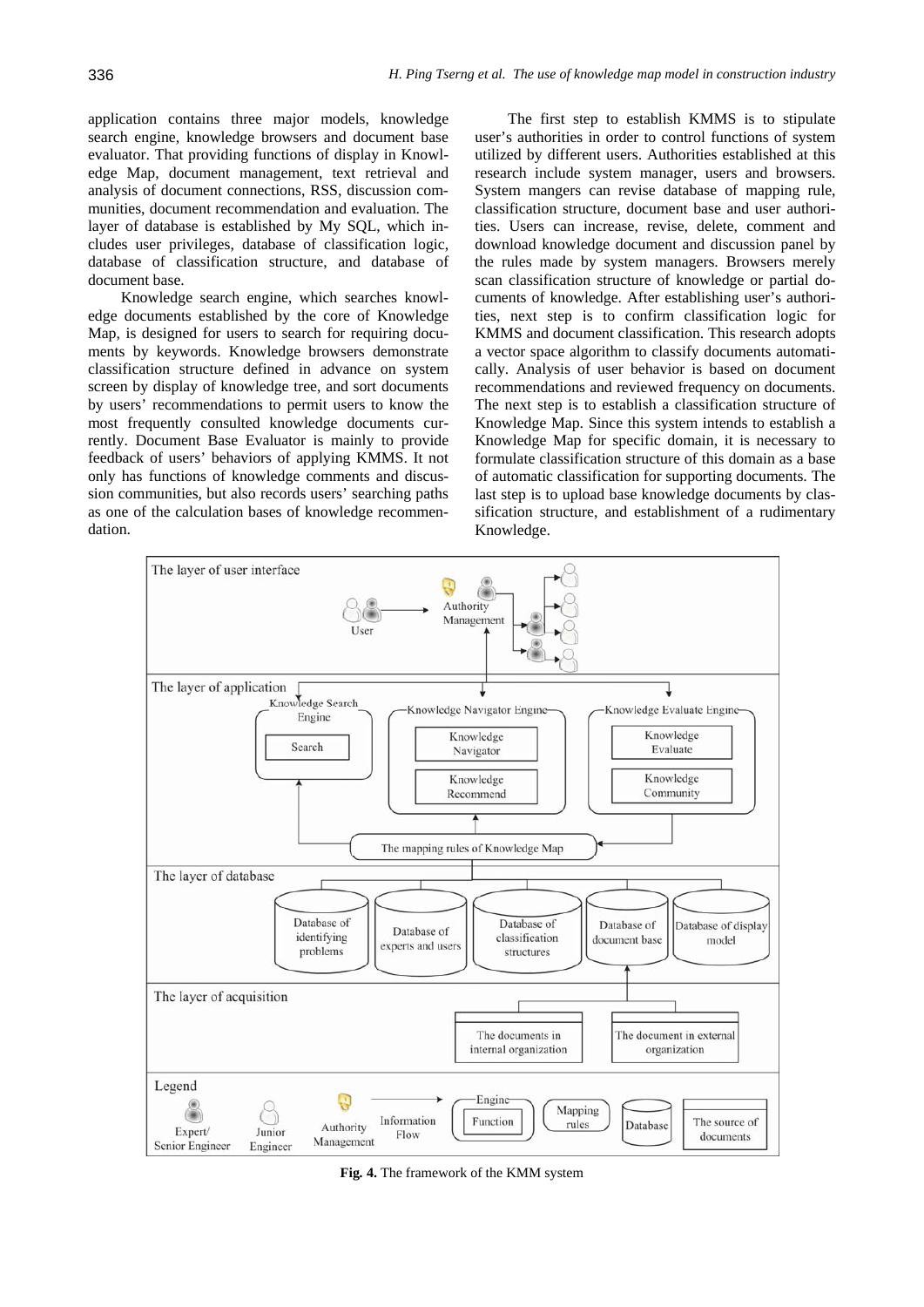#### **Functions of KMMS**

There are six functions of the KMMS, which includes knowledge map, knowledge content, knowledge rating, related knowledge recommendation, knowledge discussion and knowledge classification recommendation.

1. Knowledge Map: Knowledge Map is the result of KMM and File Structure (Lee and Tserng 2004) is display model.

2. Knowledge Content: Knowledge Content describes profile of documents, releasing time and related attached files.

3. Knowledge Rating: Users conducts Knowledge Rating of documents, which one star point means low useful reference while five star points means high useful reference.

4. Related Knowledge Recommendation: Automatic method for Related Knowledge Recommendation uses Vector Space Model (VSM) and manual method uses users' suggestion (Ong *et al*. 2005).

5. Knowledge Discussion: In addition to knowledge rating, users can come up with other suggestions for document by text descriptions.

6. Knowledge Classification Recommendation: The other classify hierarchical documents are calculated automatically by system.

#### **6. Case Study**

Maintenance of bridge is an important social issue [[0](#page-11-0)[,0](#page-11-1)], although the decision support system could assist bridge maintenance projects, but it depends on correct input data from expects and senior (Xu and Ibrahim 2004). However, the numbers of experts and senior engineers are insufficient in the area of maintenance of bridge; for that reason, how to translate tacit experience to explicit knowledge becomes a major problem in bridge maintenance (Gattulli and Chiaramonte 2005; Miyamoto *et al*. 2000; Testa 2002; Wang and Elhag 2008).

In this research, the primary users, which is one of the engineering divisions of National Freeway Bureau in Taiwan is the real case to implement KMM and KMMS. This engineering division had ever built knowledge map for training junior engineering (Lee and Tserng 2006). This research would build knowledge map for bridge maintenance techniques. The case study included two workshops and four interviews.

A committee organized workshops that identify demands, problems, and classification structure of Knowledge Map in construction industry. The member in the committee includes fifteen members, they represented the chief of government officers, the CEO of construction industrial community, and professor of academic institutes (Industrial Research Institute of National Taiwan University 2004).

This research conducted the interviews with experts, such as government officers of Bridge Management Agency, private Construction Consultant Company, subcontractor of Bridge Maintenance Company, and academic institutes. The interviewees include three senior managers of bridge management agency (over 20 year practical experience in bridge management), three senior bridge maintenance engineers (over 10 year experience in bridge maintenance), five junior bridge maintenance engineers (1–3 year working experience), and two professors of construction management field (over 10 year researching experience).

Interviews indicate that senior bridge maintenance engineers have difficulty transferring knowledge to their junior colleagues. It requires knowledge map to support and acquire bridge maintenance techniques. With this information, the research established knowledge map for bridge maintenance techniques by KMM. Moreover, KMMS can become a platform of sharing and reusing knowledge and knowledge map. The interviews revealed that KMM is workable. Detailed process would explain in following articles.

#### **Procedure 1: Making Definitions of Problems**

It is understood after workshops and interviews that most of the professional techniques and construction experiences from senior engineers in organization of bridge maintenance management are tacit knowledge that cannot be learned and passed down efficiently. Junior engineers, who only know every procedure of bridge maintenance process and forms, documents, references in organization, cannot realize what kinds of connections between procedures and references in hands. Most of junior engineers learned connections by participating the projects to accumulate experiences but spent a lot of time. Regarding to new techniques of bridge maintenance devised by external organization, these junior engineers have no idea how to obtain this information besides using search engine.

#### **Procedure 2: Discuss with Experts and Users**

This research invited three senior managers, three senior engineers and five junior engineers of bridge maintenance and two professors in construction management to find out the solution. According to current situation of bridge maintenance, engineers generally need more learning opportunities besides the regular training courses to achieve the goal of learning and passing down knowledge. Training courses usually are informationoverloading and time-consuming (Lee and Tserng 2006; O'Donnell 1993, 1994). This research proposed to build a knowledge map for bridge maintenance to reduce information overloading and enhance knowledge map reusability for similar project of bridge maintenance.

Therefore, knowledge map could be implemented on KMMS which developed by this research. Hence, this research expects to simultaneously provide junior engineers more knowledge resources, and learning opportunities of passing down knowledge and sharing experience.

#### **Procedure 3: Establishing Classification Structure**

The third procedure is to devise reference classification structure. Since the methods of bridge maintenance are different because of different regulations in other countries, this research excluded related classification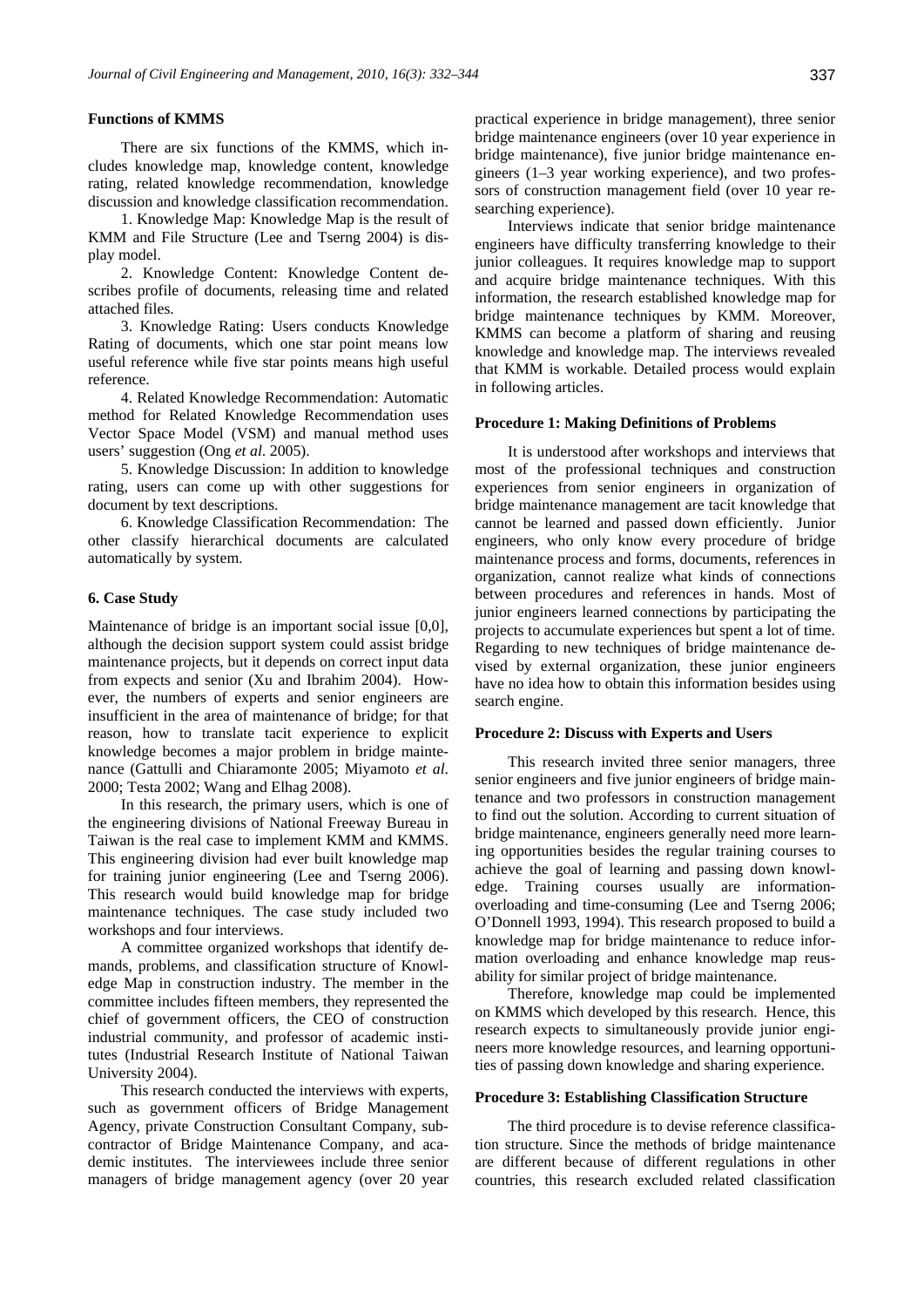structures abroad, such as OCCS and UniClass (Industrial Research Institute of National Taiwan University 2004; Lin 2008; Rezgui 2006) and specifically took national framework as a reference. Furthermore, this research would compare classification structure CICST (Gordon 2000; Hajjar and AbouRizk 2000) promulgated by Industrial Research Institute of National Taiwan University in 2004. CICST has three major frameworks of construction industry: construction life cycle, construction techniques and construction application (Industrial Research Institute of National Taiwan University 2004).

This research built the bridge maintenance classification structure (Fig. 5) within real process for automatic classified and reference to the classification structure of CICST (Fig. 6).



**Fig. 5.** The classification structure was building for bridge maintenance techniques

#### **Procedure 4: Establishment of Document Base**

Document base for bridge maintenance includes internal and external information. Internal information contains inspection evaluation reports, operating manuals, construction techniques of inspection and maintenance, and the know how of maintenance. External information comprises research report for construction techniques of inspection and maintenance, and investigation report of the international bridges.

# **Procedure 5: Deciding the Display Model**

Since bridge maintenance knowledge map is based on the real process, the process was displayed on 2D space model, which is an expandable hierarchical in File Structure (Fig. 7). When user logs in to KMMS, the overall knowledge map always shows up, this is function of KMMS at the top of Fig. 7. Interface also provides the content of document, the rating score of knowledge, the

suggested of related documents, the commented of knowledge, and the recommend of classification.

### **7. Application of Knowledge Map**

The section will describe how engineers use knowledge map and how similar projects reuse knowledge map. Engineers can use "bridge maintenance knowledge map" among real process after finishing the KMM procedures. Based on Knowledge Map, the critical items of bridge maintenance can be specifically marked. Experts and senior engineers can respond the relevant problems on Knowledge Map. When junior engineers undertake a routine maintenance project, they could know an entire outline, a process of projects, and a framework of problems through Knowledge Map. Junior engineers could search for keyword in KMMS, and find out the solutions. Problems and solutions arise from the operation process should be reviewed and incorporated into Knowledge Map. If there is no existing knowledge map that can be utilized to handle the problem, senior engineers' could create and discuss new knowledge map for the problem on KMMS. In order to guarantee the quality of knowledge map, senior engineers would maintain KMMS every day in initial stage. Maintaining and updating frequency will reduce to once a month when junior engineers are familiar with KMMS.

After finishing the project of bridge maintenance, engineers could revise, update, analyze, and correct six functions of KMMS. The log in files and interactive information were recorded on KMMS, and that could provide solutions to similar problems when inquiry arises.

Furthermore, the primary users and other users who work in other divisions of National Freeway Bureau, the government office, and academic institutes, they can improve KMM and KMMS in the future by utilize KMMS, offering suggestions and feedbacks during the KMM procedures. Once the concepts of KMM be applied for different projects and organizations, which include owners, engineering consultants, architects, general constructors and academic institutes. Knowledge Map will be much easier to learn, experience will be much easier to pass down, and knowledge will be much easier to share. Other projects could reuse the elements of KMM, such as identify problems, classification structure and document base, and display model (Fig. 8). Through horizontal sharing of different projects within the same department, vertical sharing of the same project in different departments (Tserng and Chung 2007), and sharing of inter-project and inter-organization (Fig. 9), that precious experience can be preserved effectively to accumulating, preserving and distributing knowledge (Robertson and Reese 1999).

# **8. Conclusion**

This paper presented a general knowledge map model that modifies existing mapping rules for general domain and for specific domain, a five-procedure for building a knowledge map, and a system to improve knowledge map.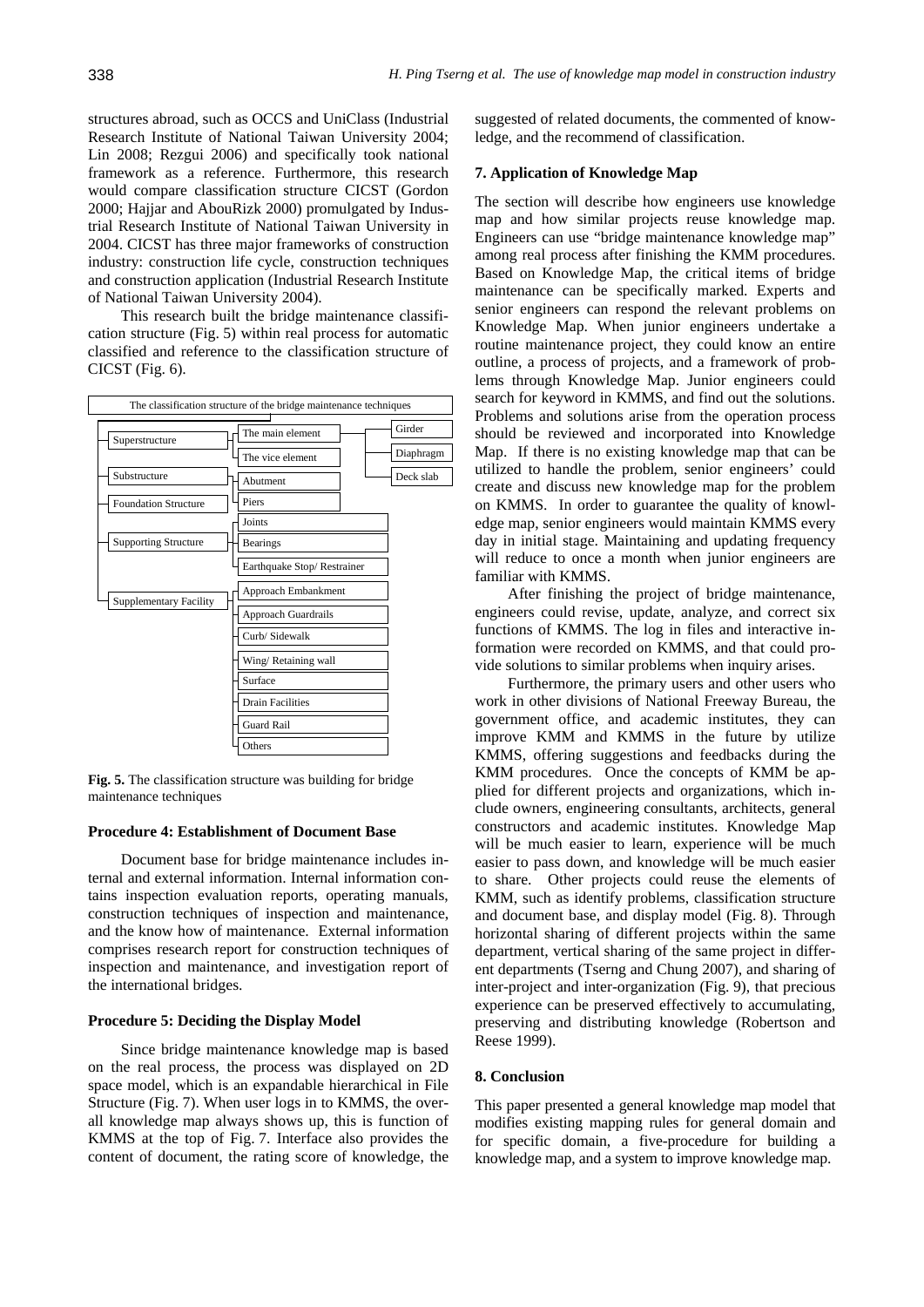

**Fig. 6.** The classification structure of bridge maintenance was reference of CICST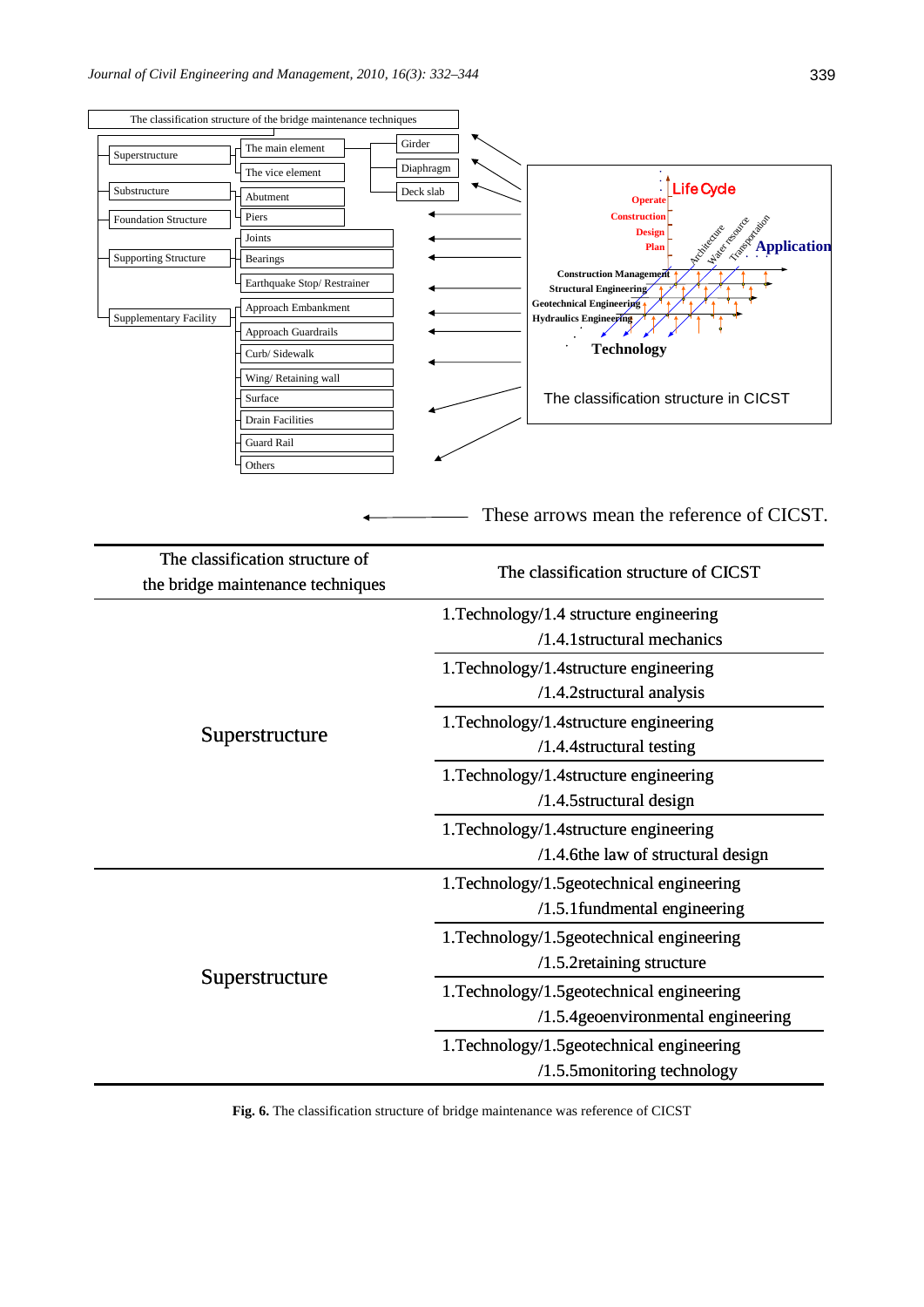| Address   http://localhost:3000/SmartKMS/Home.jsp                                                                                                                                                                                                                                                                                                                                                                                                                                                                                                                                                                                                                                                  |                                                                                 |                                                                        | $\Rightarrow$ Go<br>$\mathbf{r}$       |
|----------------------------------------------------------------------------------------------------------------------------------------------------------------------------------------------------------------------------------------------------------------------------------------------------------------------------------------------------------------------------------------------------------------------------------------------------------------------------------------------------------------------------------------------------------------------------------------------------------------------------------------------------------------------------------------------------|---------------------------------------------------------------------------------|------------------------------------------------------------------------|----------------------------------------|
|                                                                                                                                                                                                                                                                                                                                                                                                                                                                                                                                                                                                                                                                                                    |                                                                                 |                                                                        |                                        |
| $-$ kn                                                                                                                                                                                                                                                                                                                                                                                                                                                                                                                                                                                                                                                                                             |                                                                                 |                                                                        |                                        |
|                                                                                                                                                                                                                                                                                                                                                                                                                                                                                                                                                                                                                                                                                                    | Your Best KM Solution Provider                                                  |                                                                        |                                        |
|                                                                                                                                                                                                                                                                                                                                                                                                                                                                                                                                                                                                                                                                                                    | Homepage<br>Forum                                                               | My Favories<br>Help                                                    | Logout<br>Search                       |
|                                                                                                                                                                                                                                                                                                                                                                                                                                                                                                                                                                                                                                                                                                    |                                                                                 |                                                                        |                                        |
| Navigator                                                                                                                                                                                                                                                                                                                                                                                                                                                                                                                                                                                                                                                                                          | Knowledge Map<br>□ (D Bridge Maintenance Map                                    | The Document of Knowledge Map                                          |                                        |
| Knowledge Map<br>Đ                                                                                                                                                                                                                                                                                                                                                                                                                                                                                                                                                                                                                                                                                 | <b>The history</b>                                                              | Map: The techniques >> Substructure                                    |                                        |
| Data Collect<br>Đ.                                                                                                                                                                                                                                                                                                                                                                                                                                                                                                                                                                                                                                                                                 | The related rules                                                               | Title                                                                  | <b>Created Date</b><br>Resources       |
| Đ<br>Schedule                                                                                                                                                                                                                                                                                                                                                                                                                                                                                                                                                                                                                                                                                      | The mechanism                                                                   | The repair technology of Bridge                                        | 2006-08-29 19:33:33<br>Administrator   |
| Đ.<br>Document                                                                                                                                                                                                                                                                                                                                                                                                                                                                                                                                                                                                                                                                                     | <b>D</b> The techniques                                                         | The prevent corrosive technology of Bridge                             | Administrator<br>2006-08-29 19:33:33   |
| O.<br>Authority                                                                                                                                                                                                                                                                                                                                                                                                                                                                                                                                                                                                                                                                                    | Superstructure                                                                  | Comparison the prevent corrosive technologies of Bridge Administrator  | 2006-08-29 19:33:33                    |
| <b>Bulletin Board</b><br>G                                                                                                                                                                                                                                                                                                                                                                                                                                                                                                                                                                                                                                                                         | <b>Substructure</b><br><b>C</b> Foundation                                      | A Study of the Cost-Efficiency Evaluation Model of                     | Administrator<br>2006-08-29 19:33:33   |
| System Management<br>O.                                                                                                                                                                                                                                                                                                                                                                                                                                                                                                                                                                                                                                                                            | structure                                                                       | Repair/Rehabilitation Plans of Bridge Destructions<br>after Earthquake |                                        |
|                                                                                                                                                                                                                                                                                                                                                                                                                                                                                                                                                                                                                                                                                                    |                                                                                 |                                                                        |                                        |
| Đ.<br>My CK-Map                                                                                                                                                                                                                                                                                                                                                                                                                                                                                                                                                                                                                                                                                    |                                                                                 |                                                                        |                                        |
| CK-Map System<br>Đ                                                                                                                                                                                                                                                                                                                                                                                                                                                                                                                                                                                                                                                                                 |                                                                                 |                                                                        |                                        |
| Calendar                                                                                                                                                                                                                                                                                                                                                                                                                                                                                                                                                                                                                                                                                           |                                                                                 |                                                                        |                                        |
| 2006/9/19                                                                                                                                                                                                                                                                                                                                                                                                                                                                                                                                                                                                                                                                                          |                                                                                 |                                                                        |                                        |
|                                                                                                                                                                                                                                                                                                                                                                                                                                                                                                                                                                                                                                                                                                    |                                                                                 |                                                                        |                                        |
| Ξ<br>四<br>五<br>日<br>六                                                                                                                                                                                                                                                                                                                                                                                                                                                                                                                                                                                                                                                                              |                                                                                 |                                                                        |                                        |
| $\overline{2}$<br>$\mathbf{1}$<br>$\overline{8}$<br>$\overline{a}$<br>$\overline{4}$<br>$\overline{2}$<br>ê.<br>$\mathbb{Z}$<br>3                                                                                                                                                                                                                                                                                                                                                                                                                                                                                                                                                                  |                                                                                 |                                                                        |                                        |
| 10<br>11<br>12<br>13<br>14<br>15<br>16<br>17<br>18<br>19<br>21<br>22<br>23<br>20                                                                                                                                                                                                                                                                                                                                                                                                                                                                                                                                                                                                                   |                                                                                 |                                                                        |                                        |
| 24 25 26<br>27    28    29    30                                                                                                                                                                                                                                                                                                                                                                                                                                                                                                                                                                                                                                                                   |                                                                                 |                                                                        |                                        |
| Manage calendars                                                                                                                                                                                                                                                                                                                                                                                                                                                                                                                                                                                                                                                                                   |                                                                                 |                                                                        |                                        |
|                                                                                                                                                                                                                                                                                                                                                                                                                                                                                                                                                                                                                                                                                                    |                                                                                 |                                                                        |                                        |
|                                                                                                                                                                                                                                                                                                                                                                                                                                                                                                                                                                                                                                                                                                    |                                                                                 |                                                                        |                                        |
| The Content of Document                                                                                                                                                                                                                                                                                                                                                                                                                                                                                                                                                                                                                                                                            |                                                                                 |                                                                        |                                        |
|                                                                                                                                                                                                                                                                                                                                                                                                                                                                                                                                                                                                                                                                                                    |                                                                                 |                                                                        | Save as<br>Add to My Map<br>Comments   |
| A Study of the Cost-Efficiency Evaluation Model of Repair/Rehabilitation Plans of Bridge Destructions after Earthquake                                                                                                                                                                                                                                                                                                                                                                                                                                                                                                                                                                             |                                                                                 |                                                                        |                                        |
| The Content of Document<br>Title                                                                                                                                                                                                                                                                                                                                                                                                                                                                                                                                                                                                                                                                   |                                                                                 |                                                                        |                                        |
| A Study of the Cost-Efficiency Evaluation Model of Repair/Rehabilitation Plans of Bridge Destructions after Earthquake                                                                                                                                                                                                                                                                                                                                                                                                                                                                                                                                                                             |                                                                                 |                                                                        |                                        |
| Abstract                                                                                                                                                                                                                                                                                                                                                                                                                                                                                                                                                                                                                                                                                           |                                                                                 |                                                                        |                                        |
| Since bridge plays an important role in transportation, any bridge destruction caused by earthquake will lead to a significant impact on people's livelihoods. In so far, bridge administrators usually are unable to provide<br>decisions in the first place after destructions are caused. Thus, this research collects and summarizes all the damage styles and their corresponding proper repair-rehabilitations to build Cost-Efficiency Evaluation Model<br>Rehabilitation Scheme of Bridge Destructions after Earthquake. This model not only provides a better repair-rehabilitation scheme with higher cost efficiency, but also promotes the effectiveness and efficiency of bridge re   |                                                                                 |                                                                        |                                        |
| decision-making                                                                                                                                                                                                                                                                                                                                                                                                                                                                                                                                                                                                                                                                                    |                                                                                 |                                                                        |                                        |
| The Cost-Efficiency Evaluation Model of Repair-Rehabilitation Scheme of Bridge Destructions after Earthquake contains three parts: First, this research uses emergency repair time and cost estimating module to derive feasib<br>rehabilitation plan. Second, the extra social cost estimating module of alternative roads is constructed to find a shortest path by ArcGIS and to analyze traffic assignments by TransCAD. The both modules help to estimate t<br>of alternative roads. Finally, with cost-efficiency evaluation module of repair-rehabilitation, the engineering cost and social cost are considered to evaluate the lowest cost and shortest time within all repair-rehabilita |                                                                                 |                                                                        |                                        |
| the fittest methods of alternative.<br>Author                                                                                                                                                                                                                                                                                                                                                                                                                                                                                                                                                                                                                                                      |                                                                                 |                                                                        |                                        |
| Ming-Chuan Weng, Master Thesis, Division of Construction Engineering of National Taiwan University of Science and Technology                                                                                                                                                                                                                                                                                                                                                                                                                                                                                                                                                                       |                                                                                 |                                                                        |                                        |
| Note<br>Update Date: 2006/8                                                                                                                                                                                                                                                                                                                                                                                                                                                                                                                                                                                                                                                                        |                                                                                 |                                                                        |                                        |
|                                                                                                                                                                                                                                                                                                                                                                                                                                                                                                                                                                                                                                                                                                    |                                                                                 |                                                                        |                                        |
|                                                                                                                                                                                                                                                                                                                                                                                                                                                                                                                                                                                                                                                                                                    | Rating: Ratings: 1 Score Average: 4 The Last Rating: 2006/9/25 8:22 PM, 4 Stars |                                                                        |                                        |
|                                                                                                                                                                                                                                                                                                                                                                                                                                                                                                                                                                                                                                                                                                    | O 食 O 食食 O 食食食 O 食食食食食食 Submit                                                  |                                                                        |                                        |
| <b>Related Documents</b>                                                                                                                                                                                                                                                                                                                                                                                                                                                                                                                                                                                                                                                                           | ш                                                                               |                                                                        | <b>The Recommend of Classification</b> |
| • The repair technology of Bridge                                                                                                                                                                                                                                                                                                                                                                                                                                                                                                                                                                                                                                                                  |                                                                                 | 6.                                                                     | The technology>>Lower structure        |
|                                                                                                                                                                                                                                                                                                                                                                                                                                                                                                                                                                                                                                                                                                    |                                                                                 | <b>More Related Documents</b>                                          |                                        |
|                                                                                                                                                                                                                                                                                                                                                                                                                                                                                                                                                                                                                                                                                                    |                                                                                 |                                                                        | • The technology>>Foundation structure |
|                                                                                                                                                                                                                                                                                                                                                                                                                                                                                                                                                                                                                                                                                                    |                                                                                 |                                                                        |                                        |
| Comment There are 0 comment.                                                                                                                                                                                                                                                                                                                                                                                                                                                                                                                                                                                                                                                                       |                                                                                 |                                                                        |                                        |
|                                                                                                                                                                                                                                                                                                                                                                                                                                                                                                                                                                                                                                                                                                    |                                                                                 |                                                                        |                                        |
|                                                                                                                                                                                                                                                                                                                                                                                                                                                                                                                                                                                                                                                                                                    |                                                                                 |                                                                        |                                        |
| Done                                                                                                                                                                                                                                                                                                                                                                                                                                                                                                                                                                                                                                                                                               |                                                                                 |                                                                        | $\overline{\phantom{a}}$               |
|                                                                                                                                                                                                                                                                                                                                                                                                                                                                                                                                                                                                                                                                                                    |                                                                                 |                                                                        |                                        |
| Legend                                                                                                                                                                                                                                                                                                                                                                                                                                                                                                                                                                                                                                                                                             |                                                                                 |                                                                        |                                        |
| <b>Function of KMMS</b><br>No.                                                                                                                                                                                                                                                                                                                                                                                                                                                                                                                                                                                                                                                                     |                                                                                 |                                                                        |                                        |
| 1. Knowledge Map                                                                                                                                                                                                                                                                                                                                                                                                                                                                                                                                                                                                                                                                                   |                                                                                 | 4. Recommend of related knowledge                                      | Area of function in KMMS               |
| 2. Content of Knowledge                                                                                                                                                                                                                                                                                                                                                                                                                                                                                                                                                                                                                                                                            |                                                                                 | 5. Knowledge Discussion                                                |                                        |
| 3. Knowledge Rating                                                                                                                                                                                                                                                                                                                                                                                                                                                                                                                                                                                                                                                                                |                                                                                 | 6. Recommend of Classification                                         |                                        |
|                                                                                                                                                                                                                                                                                                                                                                                                                                                                                                                                                                                                                                                                                                    |                                                                                 |                                                                        |                                        |

**Fig. 7.** The interface of Knowledge Map Model System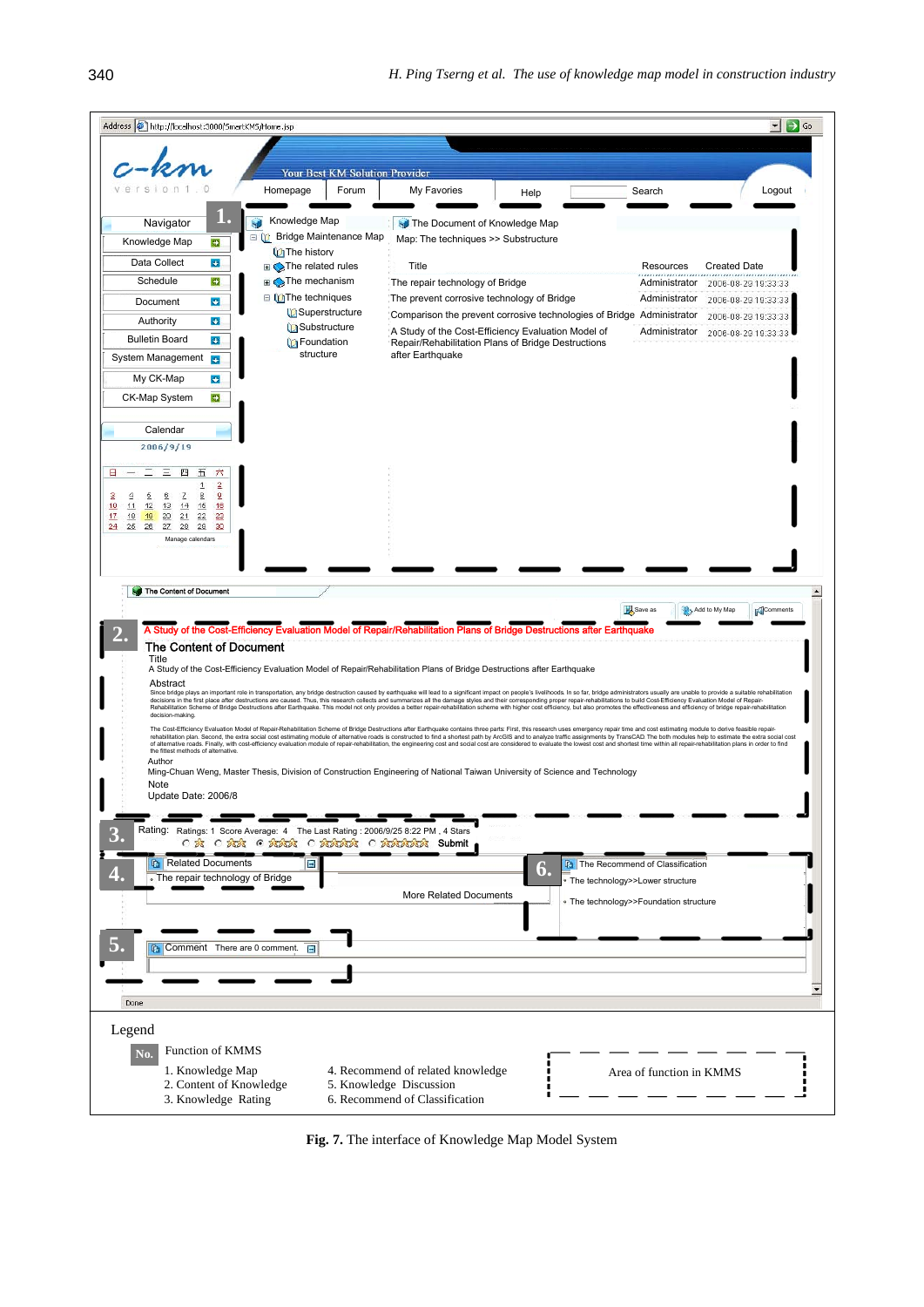

The procedures of building knowledge map

To cite the procedures for build similar knowledge map

To modify the procedures for build different knowledge map

**Fig. 8.** The procedures and applications implement in Knowledge Map Model



**Fig. 9.** The Knowledge Maps ruse and share in the different organization

Knowledge Map Model can not only apply to bridge maintenance project, as in the case study, but also other projects in the construction industry of Taiwan (Fig. 10). A case study on the application of this model verified the statement that KMM and KMMS effectively enhanced reusability of Knowledge Map among practical process within other organization.

However, experts and users gave the following feedback on the use of KMM. (1) This research validate KMMS is a helpful tool for reusing knowledge in the textual. However, the senior engineers indicate that input data of bridge maintenance also include numerical data and images (Tserng and Chung 2007). How to establish related knowledge in numerical data and images becomes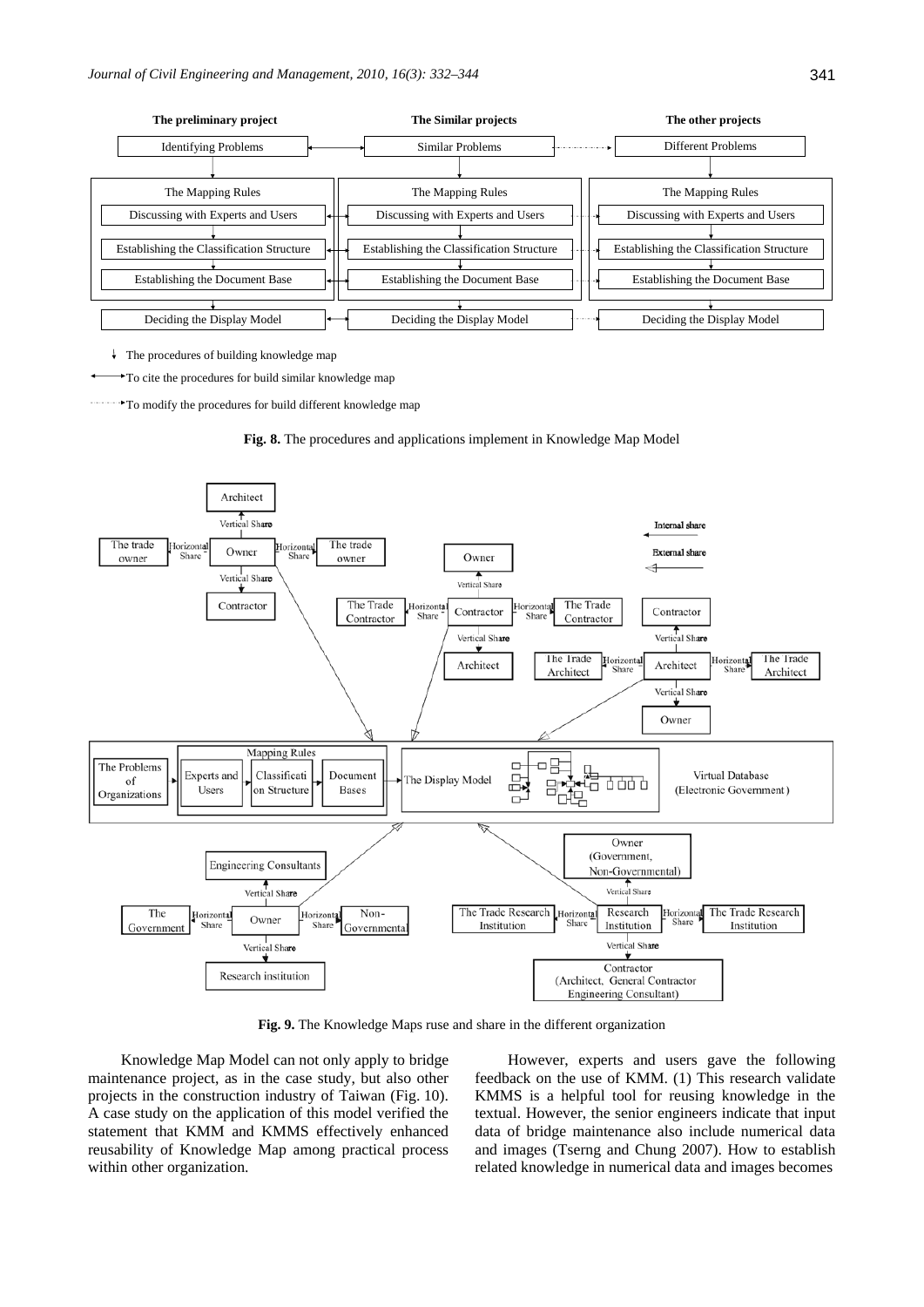

**Fig. 10.** The Knowledge Map Model applies to construction industry

another issue in the future. (2) In order to ensure the quality of knowledge map, senior engineer would become key person to maintenance KMMS. (3) The technology within mapping rule for document base is timeconsuming without the senior engineers who major in information technology, as well as bridge maintenance. (4) The knowledge rating is one of the motivation factors for improving user's participation in this research; moreover, how to encourage senior engineers' willingness of share experiences is an important issue in the strategy of KMM (Lin 2008).

Future research in construction industry should focus on building up new knowledge maps in specific topic for different demands. Constructing general ontology (Pandit and Zhu 2007; Rezgui 2006) to assist classification structure. Enhancing automatic classification algorithm (Caldas 2002) for numerical data and CAD files to extend document base. Developing multidimensional graphic user interface (Woo *et al*. 2004) to improve display model. Developing evaluation method to compare with different knowledge maps.

#### **References**

Caldas, C. H.; Soibelman, L.; Han, J. 2002. Automated classification of construction project documents, *Journal of Computing in Civil Engineering* 16(4): 234–243. [doi:10.1061/\(ASCE\)0887-3801\(2002\)16:4\(234\)](http://dx.doi.org/10.1061/(ASCE)0887-3801(2002)16:4(234))

- Cardoso Teixeira, J. M.; Minasowicz, A.; Zavadskas, E. K.; Ustinovichius, L.; Migilinskas, D.; Pellicer Armińana, E.; Nowak, P. O.; Grabiec, M. 2006. Training Needs in Construction Project Management: A Survey of 4 Countries of The Eu, *Journal of Civil Engineering and Management* 12(3): 237–245.
- Dave, B.; Koskela, L. 2009. Collaborative knowledge management—A construction case study, *Automation in Construction* 18(7): 894–902. [doi:10.1016/j.autcon.2009.03.015](http://dx.doi.org/10.1016/j.autcon.2009.03.015)
- Davenport, T. H. 1997. *Information Ecology.* Oxford, University Press, New York, NY.
- El-Diraby, T. E.; Kashif, K. F. 2005. Distributed ontology architecture for knowledge management in highway construction, *Journal of Construction Engineering and Management* 131(5): 591–603. [doi:10.1061/\(ASCE\)0733-9364\(2005\)131:5\(591\)](http://dx.doi.org/10.1061/(ASCE)0733-9364(2005)131:5(591))
- Gabrielaitis, L.; Baušys, R. 2006. Electronic Document Management in Building Design, *Journal of Civil Engineering and Management* 12(2): 103–108.
- Gattulli, V.; Chiaramonte, L. 2005. Condition Assessment by Visual Inspection for a Bridge Management System, *Computer-Aided Civil and Infrastructure Engineering* 20: 95–107. [doi:10.1111/j.1467-8667.2005.00379.x](http://dx.doi.org/10.1111/j.1467-8667.2005.00379.x)
- Gordon, J. L. 2000. Creating Knowledge Maps by exploiting dependent relationships, *Knowledge-Based Systems* 13(22): 71–79. [doi:10.1016/S0950-7051\(00\)00048-4](http://dx.doi.org/10.1016/S0950-7051(00)00048-4)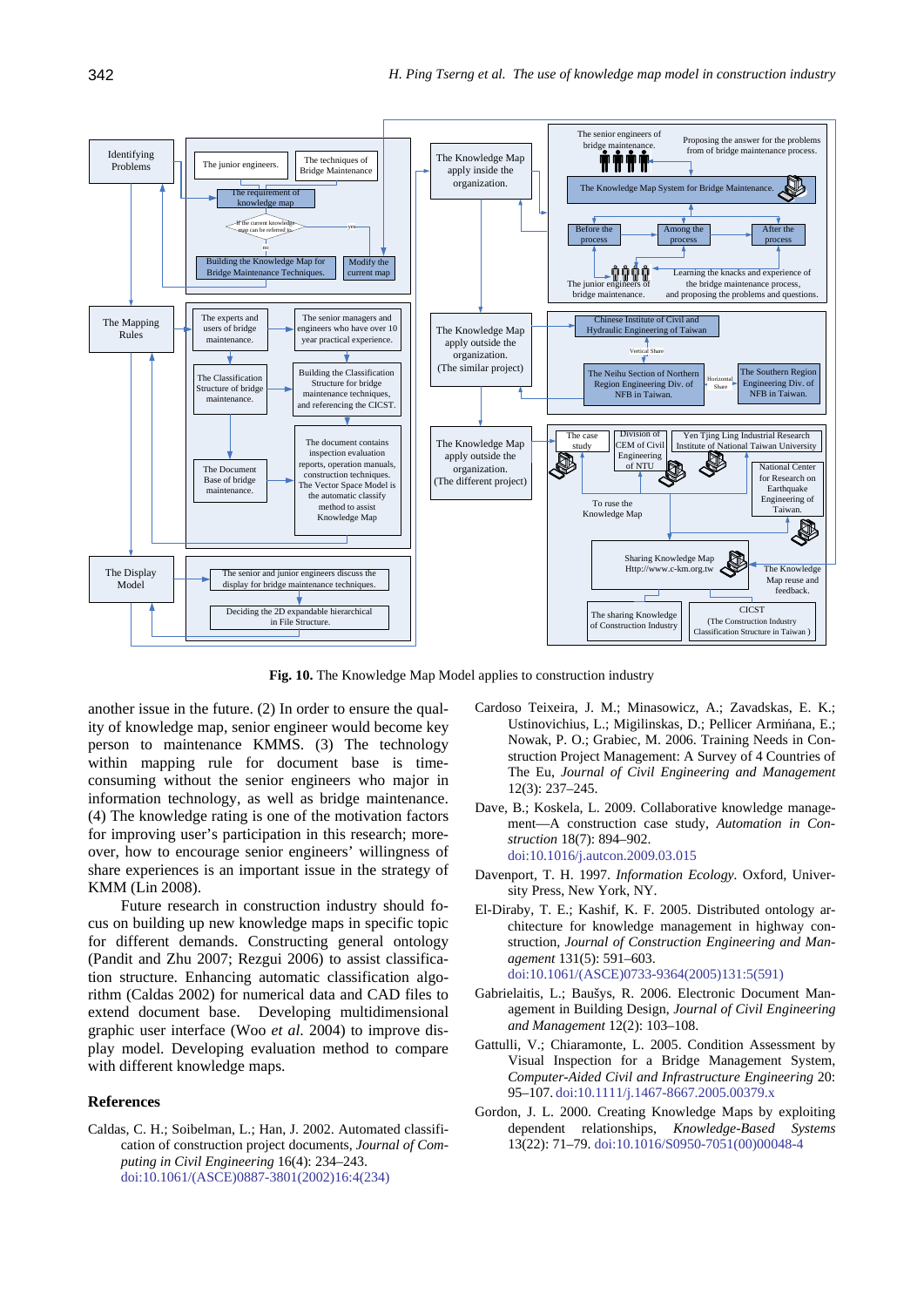- Hajjar, D.; AbouRizk, M. 2000. Integrating document management with project and company data, *Journal of Computing in Civil Engineering* 14(1): 70–77. [doi:10.1061/\(ASCE\)0887-3801\(2000\)14:1\(70\)](http://dx.doi.org/10.1061/(ASCE)0887-3801(2000)14:1(70))
- Industrial Research Institute of National Taiwan University, 2004. Building the knowledge map classification structure and exchange standard of construction industry, The Final Report, Construction and planning agency of Ministry of the Interior, Reference in Chinese.
- Lee, M. H.; Tserng, H. P. 2004. The Application of Knowledge Map in Construction Knowledge Management, in *Proceeedings of 21st "International Symposium on Automation and Robotics in Construction (ISARC 2004)", Sep. 22-25, 2004, held Seju, Korea*, 125–130.
- Lee, M. H.; Tserng, H. P. 2006. The Knowledge Map Apply to Junior Engineer in Construction Industry, in *Proceedings of 23rd "International Symposium on Automation and Robotics in Construction 2006 (ISARC 2006)" Oct. 3-5, 2006, Tokyo, Japan*, 746–750.
- Lin, F. R.; Hsueh, C. M. 2006. Knowledge Map Creation and Maintenance for virtual communities of practice, *Information Process and Management* 42(2): 551–568. [doi:10.1016/j.ipm.2005.03.026](http://dx.doi.org/10.1016/j.ipm.2005.03.026)
- Lin, K. Y.; Chou, K. W.; Lin, H. T.; Hsieh, S. H.; Tserng, H. P. 2009. Exploring the Effectiveness of Chinese-to-English Machine Translation for CLIR Applications in Earthquake Engineering, *Journal of Computing in Civil Engineering* 23(3): 140–147. [doi:10.1061/\(ASCE\)0887-3801\(2009\)23:3\(140\)](http://dx.doi.org/10.1061/(ASCE)0887-3801(2009)23:3(140))
- <span id="page-11-1"></span>Lin, K. Y.; Hsieh, S. H.; Tserng, H. P.; Chou, K. W.; Lin, H. T.; Huang, C. P.; Tzeng, K. F. 2008. Enabling the creation of domain-specific reference collections to support textbased information retrieval experiments in the architecture, engineering and construction industries, *Advanced Engineering Informatics* 22(3): 350–361. [doi:10.1016/j.aei.2008.01.001](http://dx.doi.org/10.1016/j.aei.2008.01.001)
- Lin, Y. C. 2008 Developing construction assistant experience management system using people-based maps, *Automation in Construction* 17(8): 975–982. [doi:10.1016/j.autcon.2008.04.004](http://dx.doi.org/10.1016/j.autcon.2008.04.004)
- Lin, Y. C.; Wang, L. C.; Tserng, H. P. 2006. Enhancing knowledge exchange through web map-based knowledge management system in construction: Lessons learned in Taiwan, *Automation in Construction* 15(6): 693–705. [doi:10.1016/j.autcon.2005.09.006](http://dx.doi.org/10.1016/j.autcon.2005.09.006)
- Majchrzak, A.; Cooper, L. P.; Neece, O. E. 2004. Knowledge Reuse for Innovation, *Management Science* 50(2): 174– 188. [doi:10.1287/mnsc.1030.0116](http://dx.doi.org/10.1287/mnsc.1030.0116)
- Meziane, F.; Rezgui, Y. 2004. A document management methodology based on similarity contents, *Information Sciences* 158(1): 15–36. [doi:10.1016/j.ins.2003.08.009](http://dx.doi.org/10.1016/j.ins.2003.08.009)
- <span id="page-11-0"></span>Miyamoto, A.; Kawamura, K.; Nakamura, H. 2000. Bridge Management System and Maintenance Optimization for Existing Bridges, *Computer-Aided Civil and Infrastructure Engineering* 15(1): 45–55. [doi:10.1111/0885-9507.00170](http://dx.doi.org/10.1111/0885-9507.00170)
- O'Donnell, A. M. 1993. Searching for information in Knowledge Maps and texts, *Contemporary Educational Psychology* 18: 222–239. [doi:10.1006/ceps.1993.1018](http://dx.doi.org/10.1006/ceps.1993.1018)
- O'Donnell, A. M. 1994. Learning from Knowledge Maps: the effects of map orientation, *Contemporary Educational Psychology* 19(1): 33–44. [doi:10.1006/ceps.1994.1004](http://dx.doi.org/10.1006/ceps.1994.1004)
- Ong, T. H.; Chen, H.; Sung, W. K.; Zhu, B. 2005. Newsmap: a Knowledge Map for online news, *Decision Support Systems* 39(4): 583–597. [doi:10.1016/j.dss.2004.03.008](http://dx.doi.org/10.1016/j.dss.2004.03.008)
- Pandit, A.; Zhu, Y. 2007. An ontology-based approach to support decision-making for the design of ETO (Engineer-To-Order) products, *Automation in Construction* 16: 759– 770. [doi:10.1016/j.autcon.2007.02.003](http://dx.doi.org/10.1016/j.autcon.2007.02.003)
- Pyo, S. 2005. Knowledge Map for tourist destinations needs and implications, *Tourism Management* 26(44): 583–594. [doi:10.1016/j.tourman.2004.03.001](http://dx.doi.org/10.1016/j.tourman.2004.03.001)
- Rezgui, Y. 2006. Ontology-centered knowledge management using information retrieval techniques, *Journal of Computing in Civil Engineering* 20(4): 261–270. [doi:10.1061/\(ASCE\)0887-3801\(2006\)20:4\(261\)](http://dx.doi.org/10.1061/(ASCE)0887-3801(2006)20:4(261))
- Robertson, S.; Reese, K. 1999. A virtual library for building community and sharing knowledge, *Int. J. Human-Computer Studies* 51(3): 663–685. [doi:10.1006/ijhc.1999.0277](http://dx.doi.org/10.1006/ijhc.1999.0277)
- Srinivasan, P. 1996. Optimal document-indexing vocabulary for MEDLINE, *Information Processing and Management* 32(5): 503–514. [doi:10.1016/0306-4573\(96\)00025-8](http://dx.doi.org/10.1016/0306-4573(96)00025-8)
- Tan, H. C.; Carrillo, P. M.; Anumba, C. J.; Bouchlaghem, N. D.; Kamara, J. M.; Udeaja, C. E. 2007. Development of a methodology for live capture and reuse of project knowledge in construction, *Journal of Management in Engineering* 23(1): 18–26. [doi:10.1061/\(ASCE\)0742-597X\(2007\)23:1\(18\)](http://dx.doi.org/10.1061/(ASCE)0742-597X(2007)23:1(18))
- Testa, R. B. 2002. Bridge maintenance level assessment, *Computer-Aided Civil and Infrastructure Engineering* 17: 358–367. [doi:10.1111/1467-8667.00282](http://dx.doi.org/10.1111/1467-8667.00282)
- Tserng, H. P.; Chung, C. L. 2007. Health assessment and maintenance strategy for bridge management systems: lessons learned in Taiwan, *Journal of Infrastructure Systems* 13(3): 235–246. [doi:10.1061/\(ASCE\)1076-0342\(2007\)13:3\(235\)](http://dx.doi.org/10.1061/(ASCE)1076-0342(2007)13:3(235))
- Tserng, H. P.; Lin, Y. C. 2004. Developing an activity-based knowledge management system for contractors, *Automa-*

*tion in Construction* 13(6): 781–802.

- [doi:10.1016/j.autcon.2004.05.003](http://dx.doi.org/10.1016/j.autcon.2004.05.003) Tserng, H. P.; Yin, S. Y. L.; Dzeng, R.J.; Wou, B.; Tsai, M. D.; Chen, W.Y. 2009. A study of ontology-based risk management framework of construction projects through project life cycle, *Automation in Construction* 18(7): 994– 1008. [doi:10.1016/j.autcon.2009.05.005](http://dx.doi.org/10.1016/j.autcon.2009.05.005)
- Tserng, H. P.; Yin, S. Y. L.; Skibniewski, M. J.; Lee, M. H. 2010. Developing an ARIS-house-based method from existing information systems to project-based enterprise resource planning for general contractor, *Journal of Construction Engineering and Management* 136(2): 199–209. [doi:10.1061/\(ASCE\)CO.1943-7862.0000125](http://dx.doi.org/10.1061/(ASCE)CO.1943-7862.0000125)
- Wang, Y. M.; Elhag, T. M. S. 2008. Evidential reasoning approach for bridge condition assessment, *Expert Systems with Applications* 34: 689–699. [doi:10.1016/j.eswa.2006.10.006](http://dx.doi.org/10.1016/j.eswa.2006.10.006)
- Woo, J. H.; Clayton, M. J.; Johnson, R. E.; Flores, B. E.; Ellis, C. 2004. Dynamic Knowledge Map: reusing experts' tacit knowledge in the AEC industry, *Automation in Construction* 13(2): 203– 207. [doi:10.1016/j.autcon.2003.09.003](http://dx.doi.org/10.1016/j.autcon.2003.09.003)
- Xu, C. Z.; Ibrahim, T. I. 2004. A keyword-based semantic prefetching approach in internet news services, *IEEE Transactions on Knowledge and Data Engineering* 16(5): 601– 611. [doi:10.1109/TKDE.2004.1277820](http://dx.doi.org/10.1109/TKDE.2004.1277820)